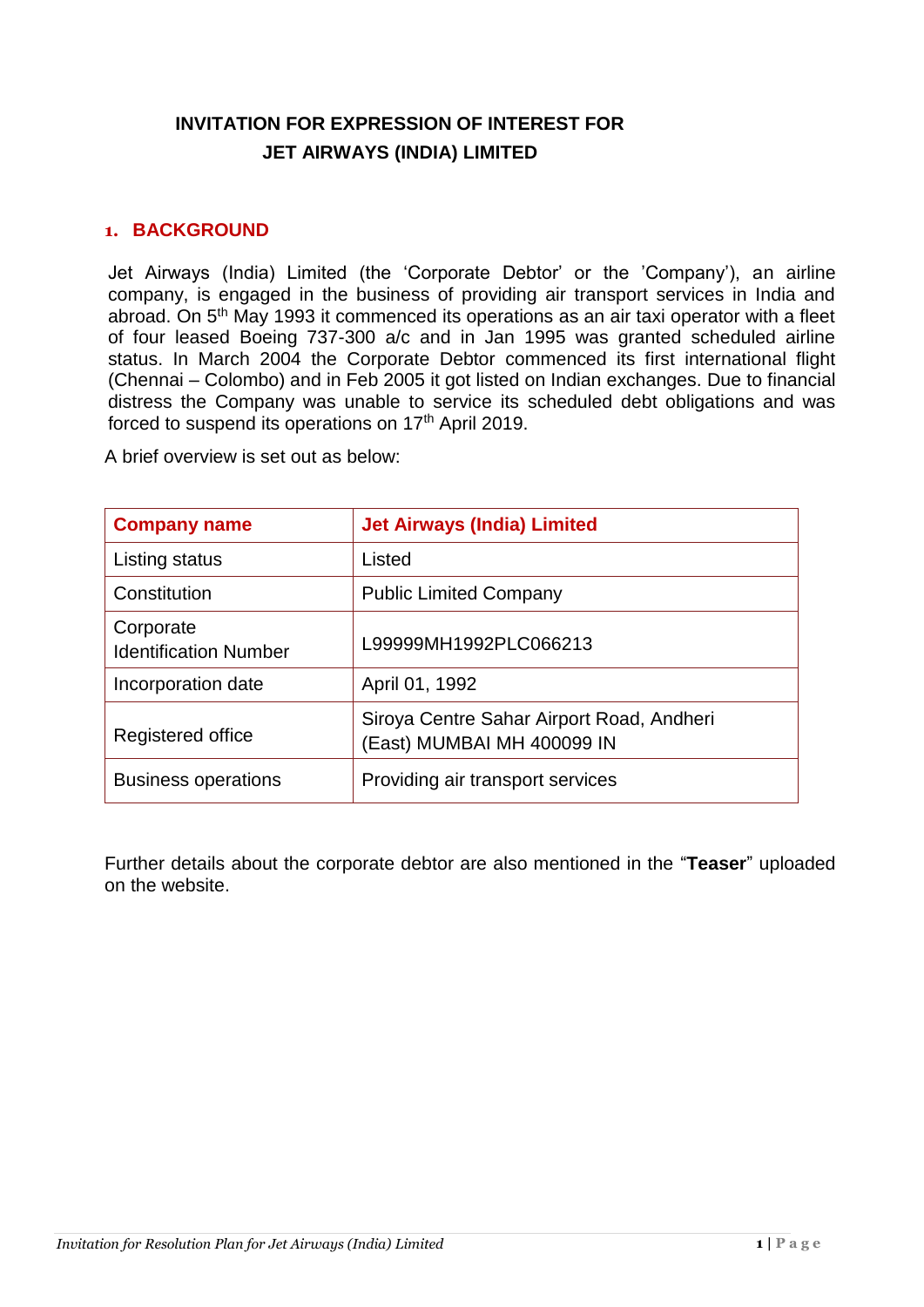The brief particulars of the invitation for Expression of Interest ("**EOI**"), published in accordance with regulation 36A(2) of the Insolvency and Bankruptcy Board of India (Insolvency Resolution Process For Corporate Persons) Regulations, 2016 in relation to the timelines for submission of Expression of Interest are set out below:

| <b>S. No.</b> | <b>Particulars</b>                                              | <b>Date</b>    |
|---------------|-----------------------------------------------------------------|----------------|
| 1             | Insolvency Commencement Date for Jet<br>Airways (India) Limited | June 20, 2019  |
| 2             | Date of publication of invitation for<br>expression of interest | July 20, 2019  |
| 3             | Last date for submission of expression of<br>interest           | August 3, 2019 |

## **2. TRANSACTION PROCESS**

The transaction process for the Corporate Debtor as aforesaid shall follow the following steps:

- a) Submission of EoI(s) along with all relevant documents (as per formats provided in this document) by Prospective Resolution Applicants ("**PRAs**") (August 3, 2019)
- b) Shortlisting of eligible PRAs ("**Eligible PRAs**") by the Resolution Professional ("**RP**")
- c) Issue of provisional list of Eligible PRAs ("**Provisional List**") (August 6, 2019)
- d) Objections to Provisional List to be submitted (August 11, 2019)
- e) Issuance of final list of Eligible PRAs ("**Final List**") to the CoC (August 14, 2019)
- f) Circulation of Information Memorandum ("**IM**"), Evaluation Matrix ("**EM**") and Request for Resolution Plan ("**RFP**") (August 6, 2019)
- g) Payment of fees by Eligible PRAs for access to Virtual Data Room ("**VDR**") amounting to INR 10 lakhs + Applicable Taxes
- h) Access to VDR provided to Eligible PRAs (please refer to Annexure F for process and guidelines on VDR access and conduct of due diligence by prospective RAs).
- i) Submission of Resolution Plan(s) by RAs along with and all relevant documents to be specified in the RFP document (to be released in due course).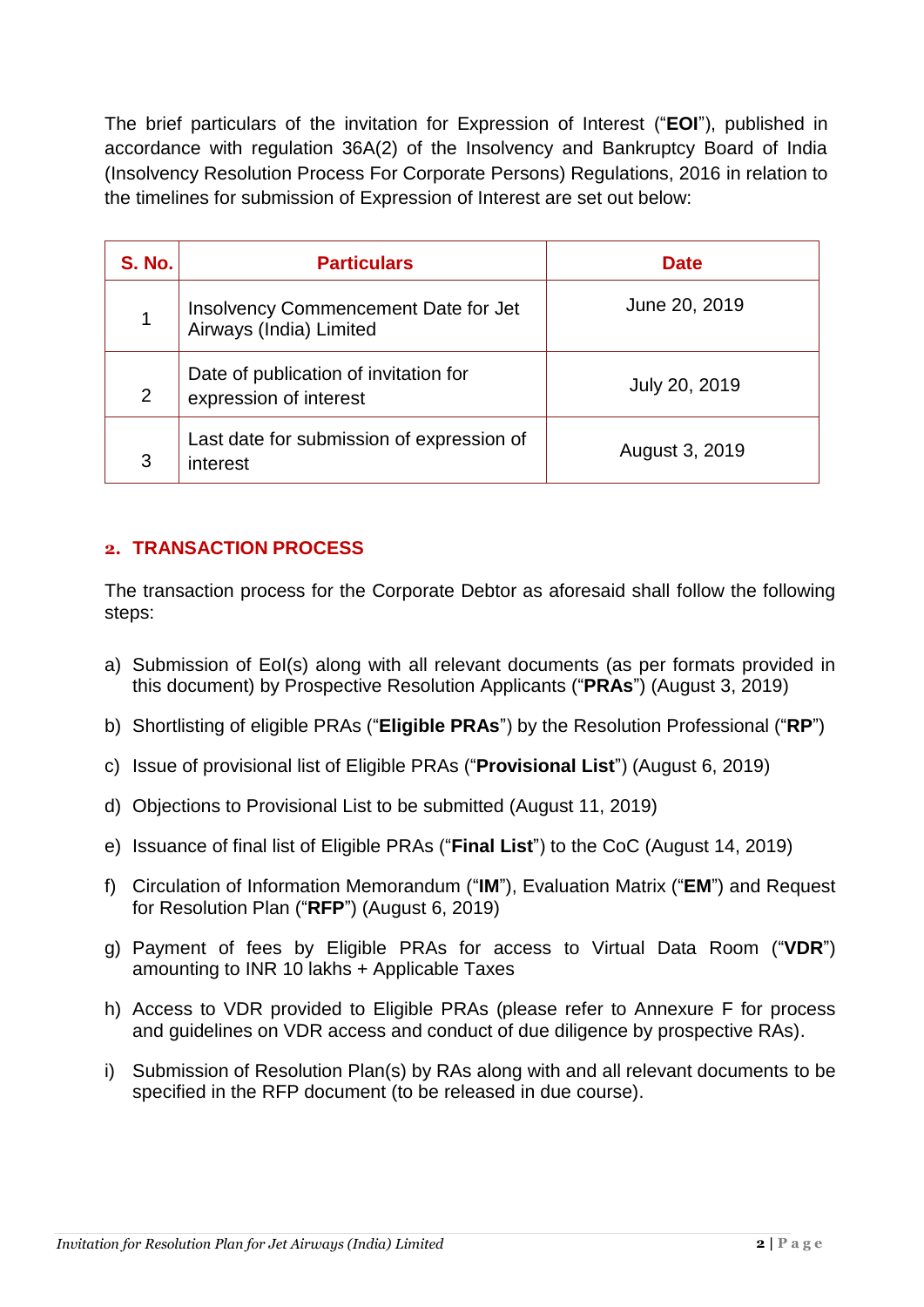## **3. INVITATION FOR EXPRESSION OF INTEREST:**

- a. EoI in the format set out in Annexure 'A' is invited in a plain sealed envelope labelled "Expression of Interest for Jet Airways (India) Limited".
- b. Applicants must meet the Eligibility Criteria set out as Annexure 'B'.
- c. Applicants must submit the EoI along with the supporting documents set out as Annexure 'C'.
- d. Applicants must submit the details set out in Annexure 'D'.
- e. Applicants must submit the power of attorney set out in 'Annexure G' in case applicants constitute a consortium.
- f. Applicants (including consortium members) must submit the undertaking set out in 'Annexure E'.
- g. A soft copy of EoI along with annexures stated above shall be mailed to: Fly.Jetairways@in.gt.com
- h. Applicant shall submit the plain sealed envelope containing a complete set of the documents for the EoI in hard copy stated above, to the below mentioned address by speed post/ registered post or by hand delivery to an authorised representative of the resolution professional.

**Ashish Chhawchharia Resolution Professional Jet Airways (India) Limited, Siroya Centre, Sahar Airport Road, Andheri (East), Mumbai – 400099**

i. EoIs not fulfilling the above conditions are liable to be disqualified without any further communication.

## **NOTE**

- 1) The resolution professional ("**RP**") and the committee of creditors ("**CoC**") have the right to cancel or modify the process without assigning any reason and without any liability. This is not an offer document and is issued with no commitment. Applicants should regularly visit the website of the Company, <http://www.jetairways.com/insolvencyproceedings/> to keep themselves updated on clarifications/ amendments/ time-extensions, if any.
- 2) The RP and the CoC reserve the right to withdraw the invitation for EoI and change or vary any part thereof at any stage and also reserve the right to disqualify any potential bidder, without assigning any reason and without incurring any liability, should it be so necessary at any stage.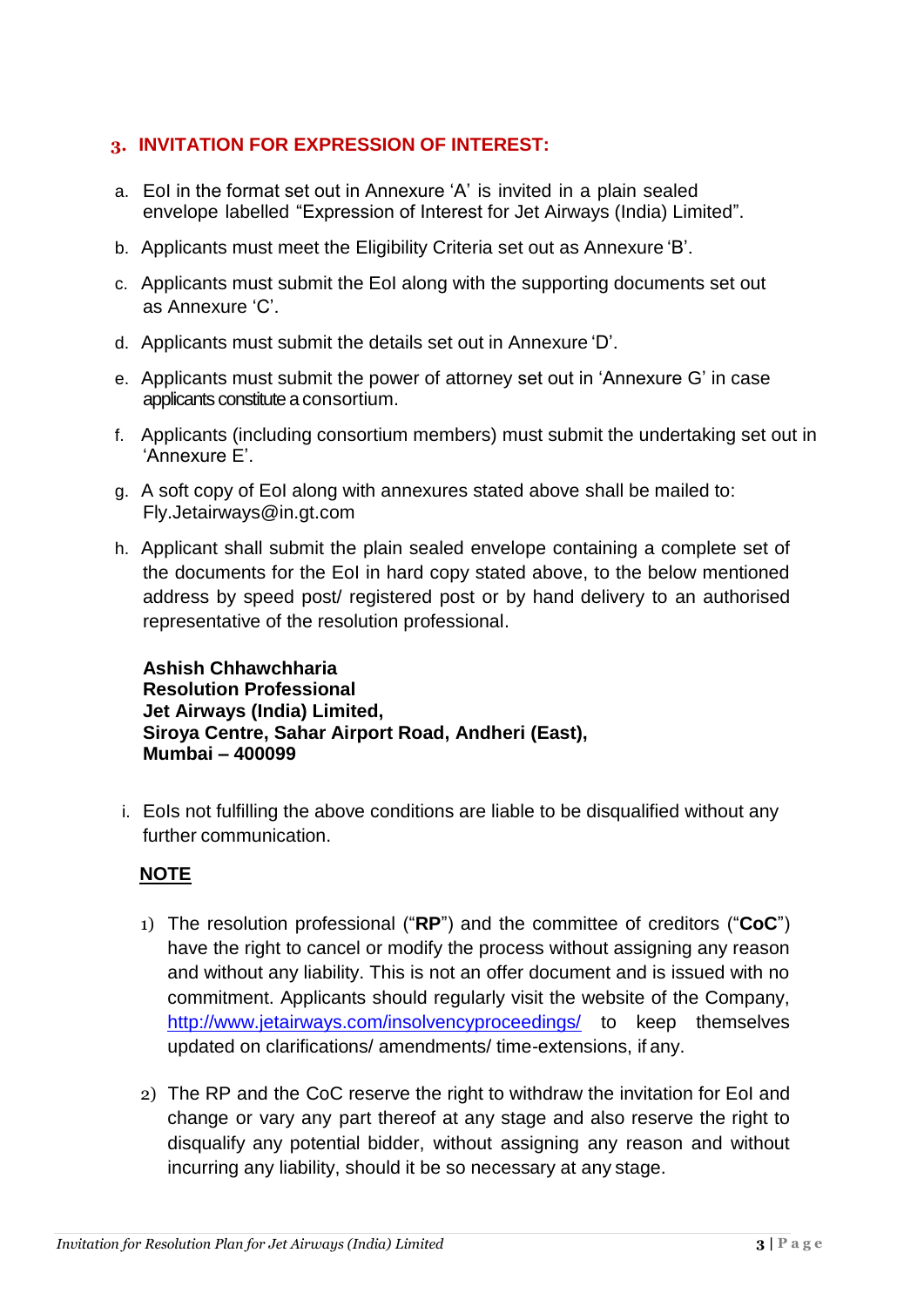- 3) No oral conversations or agreements with the RP, advisor to the RP or any official, agent or employee of the RP, the Company or any member of the CoC shall affect or modify any terms of this invitation for EoI.
- 4) Neither the PRAs nor any of representatives of the PRAs shall have any claims whatsoever against the RP or any member of the CoC or any of their directors, officials, agents, advisors or employees arising out of or relating to this invitation for EoI.
- 5) By submitting an EoI, each PRA shall be deemed to acknowledge that it has carefully read the entire invitation for EoI and has fully informed itself as to all existing conditions and limitations.

Signed/-

## **Ashish Chhawchharia**

Resolution Professional (IBBI/IPA-001/IP-P00294/2017-18/10538)

Email: [RP.Jetairways@in.gt.com](mailto:RP.Jetairways@in.gt.com)

Registered address of IP with IBBI: Grant Thornton 10C Hungerford Street, Kolkata – 700017 E: [ashish.chhawchharia@in.gt.com](mailto:ashish.chhawchharia@in.gt.com) For Jet Airways (India) Limited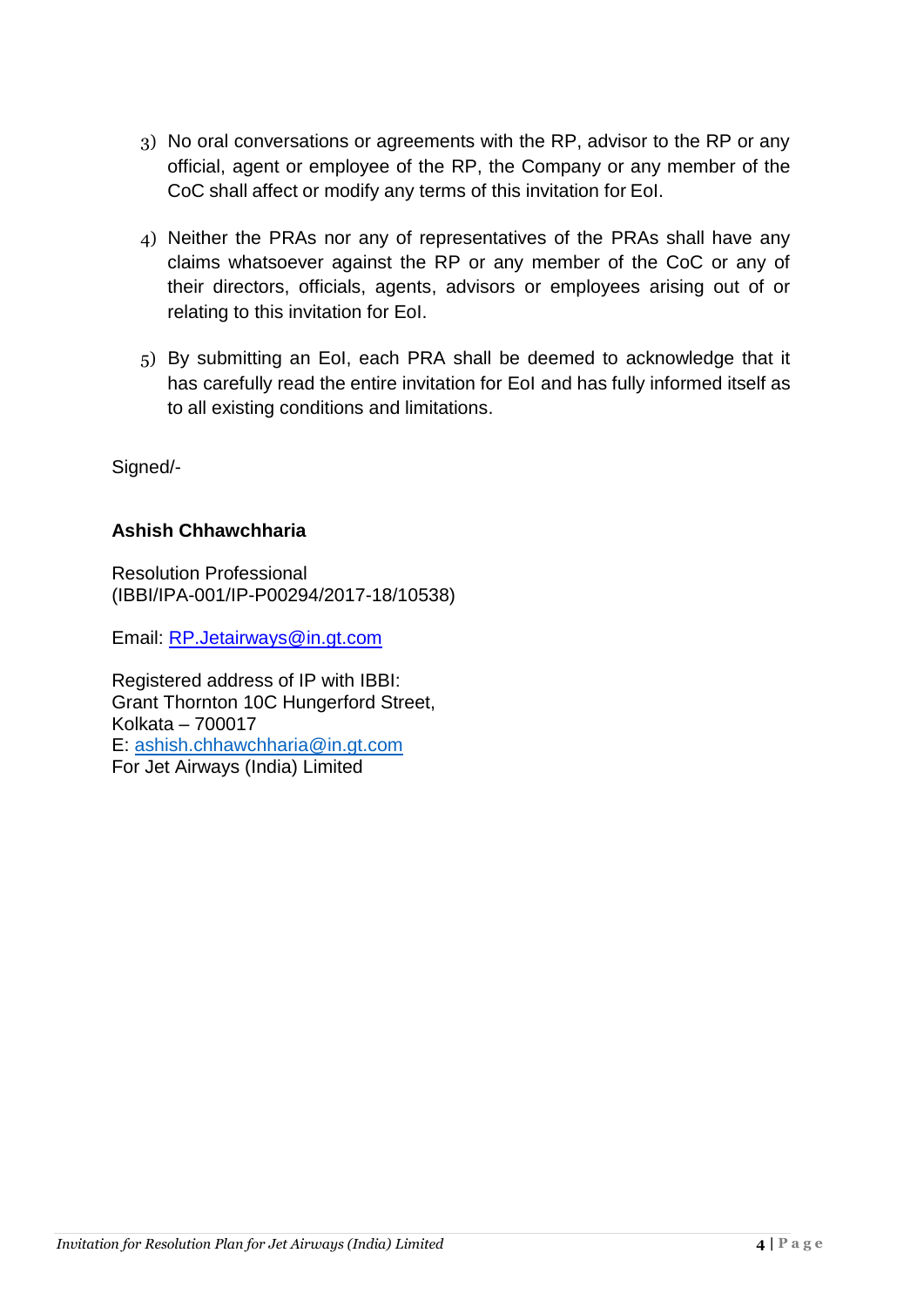## **ANNEXURE A**

## **Format of Expression of Interest**

*[On the letter head of the entity/ lead member submitting the EoI]*

**Date:**

**Ashish Chhawchharia** Resolution Professional for Jet Airways (India) Limited, Siroya Centre Sahar Airport Road, Andheri (East) MUMBAI MH 400099 IN

**E-mail ID:** [fly.Jetairways@in.gt.com](mailto:fly.Jetairways@in.gt.com)

## **Subject: Expression of Interest** ("EoI") for submitting Resolution Plan for Jet Airways (India) Limited ("**Corporate Debtor**") undergoing Corporate Insolvency Resolution Process ("**CIRP**")**.**

Dear Sir,

In response to the public advertisement dated July 20, 2019 ("**Advertisement**") inviting EoI for submission of resolution plans for the Corporate Debtor undergoing corporate insolvency resolution process as per the provisions of the Insolvency and Bankruptcy Code, 2016 ("**IBC**"), we confirm that we have understood the eligibility criteria mentioned in Annexure B to the invitation for EoI and meet the necessary threshold and criteria mentioned therein and submit our EoI for submission of a resolution plan for the Corporate Debtor ("**Resolution Plan**").

Along with our EoI, we have also provided information and documents as required under the invitation for EoI in the prescribed formats.

We further undertake that the information furnished by us in this EoI and Annexures is true, correct, complete, and accurate and we agree and acknowledge that:

- (a) the EoI and all its contents will be evaluated by the Resolution Professional ("**RP**") (on behalf of the Committee of Creditors ("**CoC**")) of the Corporate Debtor to determine our eligibility to submit a Resolution Plan;
- (b) the RP/ CoC reserve the right to determine at their sole discretion, whether or not we qualify for the submission of the proposal and may reject the EoI submitted by us without assigning any reason/without any liability whatsoever;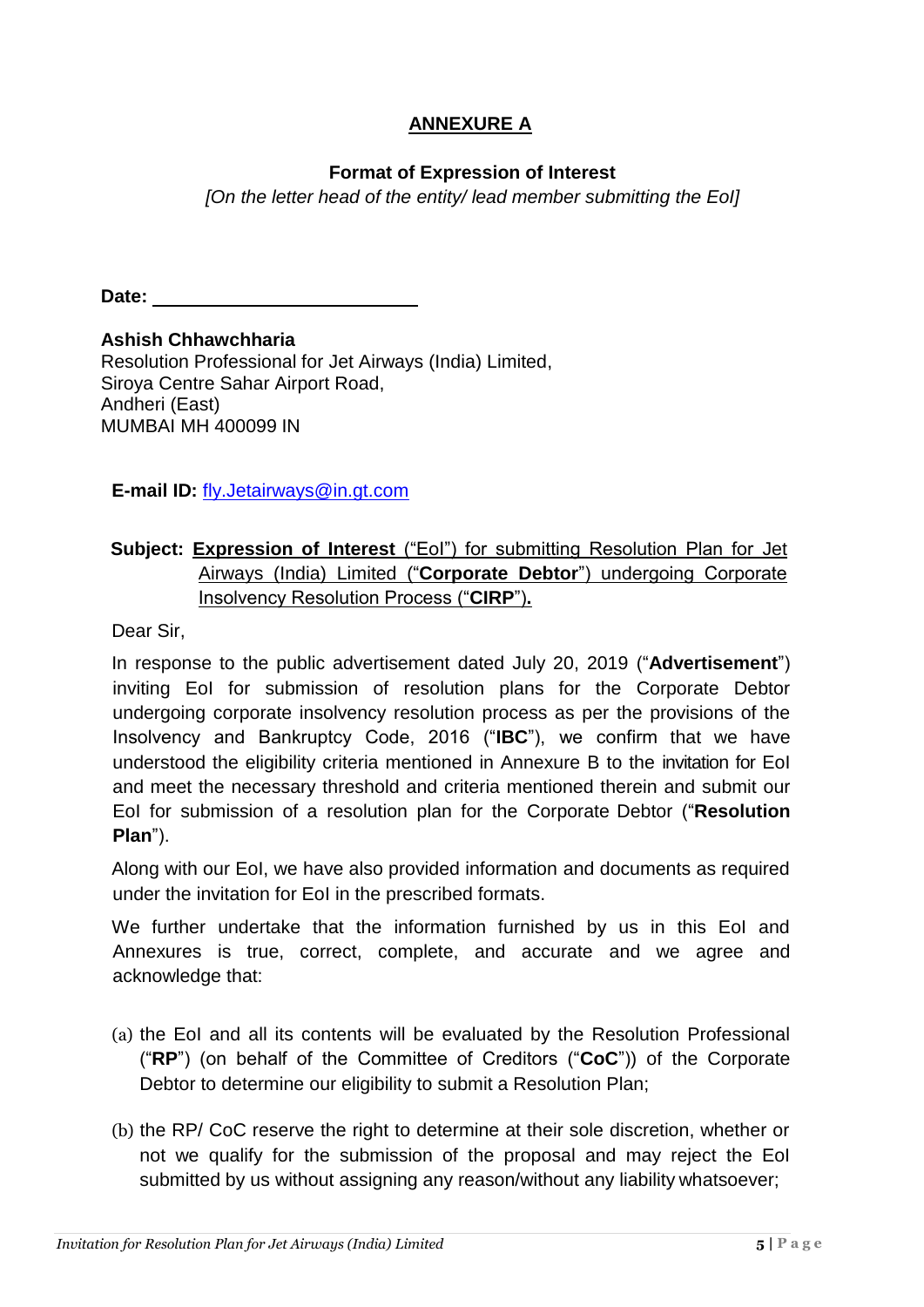- (c) the RP/ CoC reserve the right to request for additional information or clarification(s) from us for the purposes of the EoI and we shall promptly comply with such requirements. Failure to address the queries of the RP to his satisfaction or our non-responsiveness may lead to rejection of our EoI;
- (d) Meeting the qualification criteria set out in EoI alone does not automatically entitle us to participate in the process;
- (e) We will continue to meet the eligibility criteria throughout the bid process, and any material adverse change affecting our/consortium's (or any of its members) eligibility or ability to submit a Resolution Plan shall be intimated immediately;
- (f) We are not an ineligible person in terms of provisions of Section 29A of the IBC. We are a 'fit and proper' person and do not suffer from any legal disability to be a promoter entity of the Corporate Debtor under the applicable laws including listing agreements, stock exchange requirements and regulations and guidelines of the Securities and Exchange Board of India.

Yours Sincerely,

On behalf of [*Insert the name of the entity submitting the EoI*]

Signature:

Name of the

signatory:

Designation:

Name of the entity:

Seal/Stamp of the

entity (if any)

- In case EoI is from a consortium Applicant, it shall be signed by each member of *the Consortium.*
- *The person signing the EoI and other supporting documents should be an authorised signatory supported by necessary board resolutions/authorization letter.*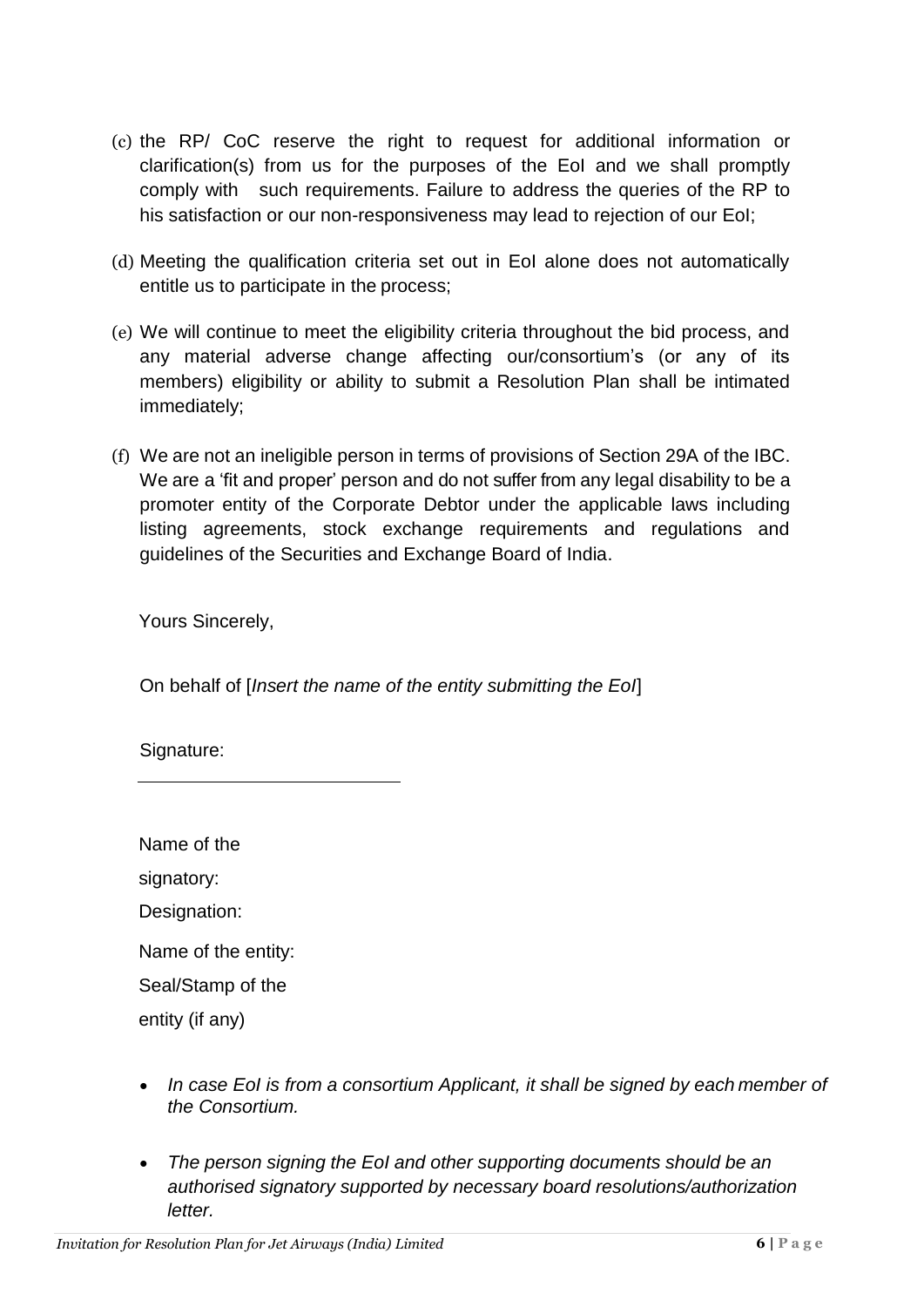## **ANNEXURE B**

#### **Eligibility Criteria**

(Set out in accordance with section 25(2)(h) of the Code)

- PRA can be strategic investors (SIs) and/or financial investors (FIs). Eligibility criteria for both SI and FI have been detailed below. FIs may include financial entities such as private equity funds, investment funds, or other pooled investment vehicles. Please note that this is an indicative list and is not exhaustive and has been presented for illustration purposes only.
- A PRA must demonstrate the criteria (the "Qualification Criteria"):
	- (i) In the event PRA is not a Consortium:
		- A. If the PRA is an SI, it must have:
			- a minimum Net Worth<sup>1</sup> INR 10,00,00,00,000 (Indian Rupees One Thousand Crore) in the immediately preceding financial year;
				- **OR**
			- funds available for investment/deployment in Indian companies or Indian assets of INR 10,00,00,00,000 (Indian Rupees One Thousand Crore) or more in the immediately preceding completed financial year
		- B. If the PRA is FI, then it must have:
			- Minimum Asset Under Management (AUM) of INR 20,00,00,00,000 (Indian Rupees Two Thousand Crore) in the immediately preceding completed financial year; **OR**
				- Committed funds available for investment/deployment in Indian companies or Indian assets of INR 10,00,00,00,000 (Indian Rupees One Thousand Crore or more in the immediately preceding completed financial year.
	- (ii) In the event the PRA is a Consortium, it should fulfil the following requirements:
		- A. The consortium would be required to have a lead consortium member identified upfront which shall be the entity with the single largest equity participation in the consortium with authority to bind, represent and take decisions on behalf of the Consortium.
		- B. In the event the consortium is made up of body corporates, the net worth of the consortium shall be calculated as the weighted average of the net worth of the individual members (value of any negative parameter shall be considered as nil). Provided that only such portion

 $\overline{a}$ 

<sup>&</sup>lt;sup>1</sup> Net worth = (paid up equity share capital) + (reserves & surplus) – (revaluation reserves) – (intangible assets) – (miscellaneous expenditure to the extent not written off & carry forward losses) based on consolidated financials at PRA's Level.

*Invitation for Resolution Plan for Jet Airways (India) Limited* **7 | P a g e**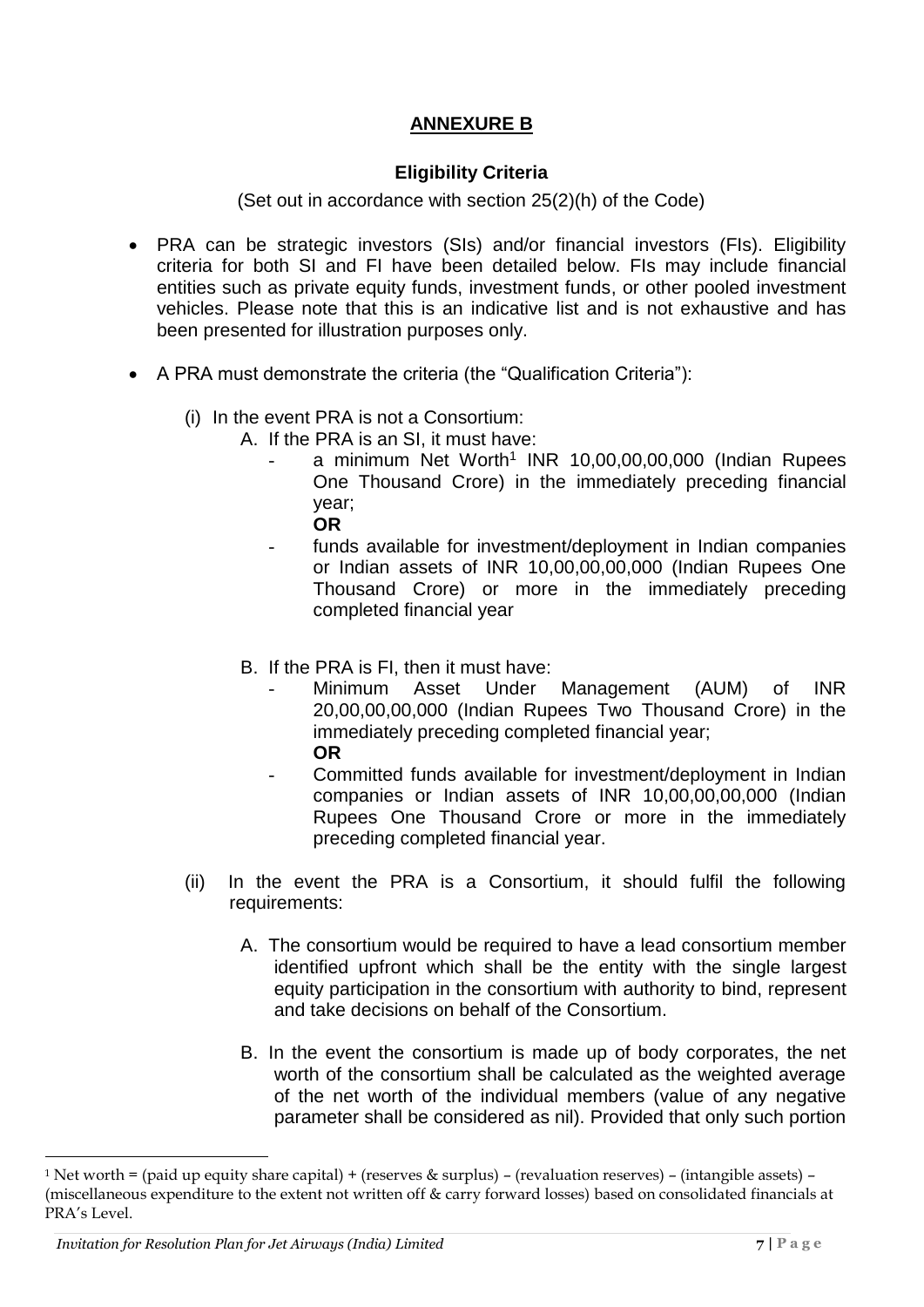of their net worth as is proportionate to their shareholding in the consortium will be considered towards the qualification criteria under the EOI.

- C. In the event the consortium is made up of FIs the minimum AUM of consortium shall be calculated as weighted average of individual member's AUM or committed funds available for investment/deployment in Indian companies. Provided that only such portion of their AUM/committed funds as is proportionate to their shareholding in the consortium will be considered towards the qualification criteria under the EOI.
- D. In the event the consortium includes a combination of SIs and FIs the qualifying criteria applicable to the lead member shall be applied based on weighted share of members of the Lead members' category i.e. either SIs or FIs.
- E. In the event the lead consortium member is not in a position to enlist the other consortium members, then the lead consortium member shall be considered to be the sole PRA for the purpose of determining eligibility under the EoI.
- F. Any SI/FI can participate in only 1 (one) consortium or can submit only 1 (one) EOI.
- All the members of the consortium shall be jointly and severally responsible for legal compliance and compliance with the terms of the invitation for EoI, the RFP and the Resolution Plan.
- RP & CoC reserve the right to request further information for the purpose of determining eligibility and qualification of PRAs at any stage.
- Any entity which has been barred by the Central/ State Government/Ministry of Civil Aviation /Directorate General of Civil Aviation, or any entity acting jointly or in concert or controlled by them, from operating or engaging in the business of providing air transport services, as on the date of submission of the EOI, would not be eligible to submit the EOI, either individually or as member of a Consortium and if any such prohibition is imposed after the submission of the EoI, then such PRA shall be disqualified.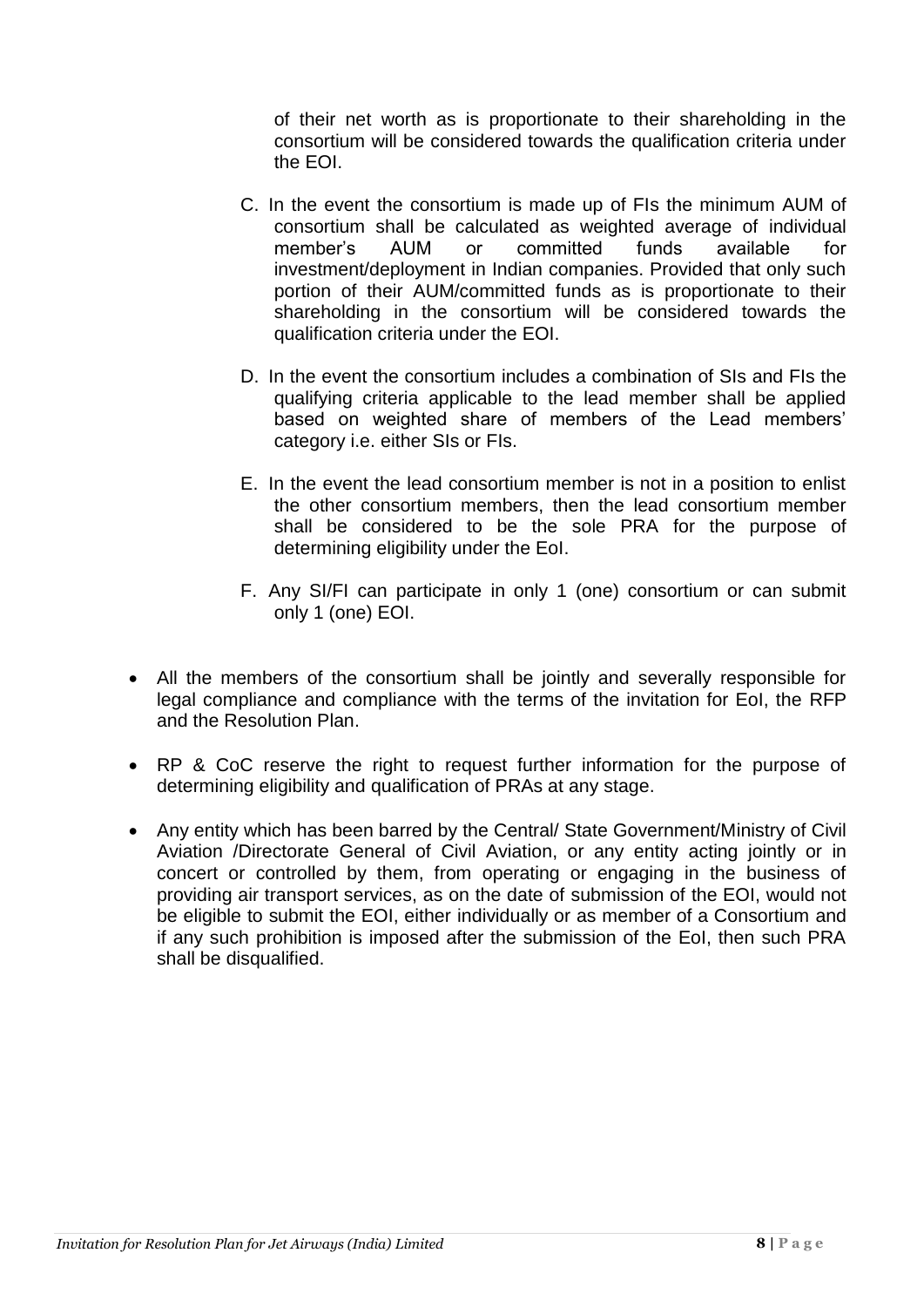## **ANNEXURE C**

#### **Documents to be submitted along with EoI**

|                | <b>Strategic Investor</b>                                                                                                                                                                                                                                | <b>Financial Investor</b>                                                                                                                                                                                                                                                                      |
|----------------|----------------------------------------------------------------------------------------------------------------------------------------------------------------------------------------------------------------------------------------------------------|------------------------------------------------------------------------------------------------------------------------------------------------------------------------------------------------------------------------------------------------------------------------------------------------|
| 1 <sub>1</sub> | Profile of the PRA (As per<br>Annexure D)                                                                                                                                                                                                                | Profile of the PRA(As per Annexure<br>D)                                                                                                                                                                                                                                                       |
| 2.             | Copies of Certificate of<br>Incorporation/ Registration and<br><b>Constitutional Documents (such as</b><br>Memorandum of Association, Article<br>of Association)                                                                                         | Copies of Certificate of<br>Incorporation/Registration and<br><b>Constitutional Documents (such as</b><br>Memorandum of Association, Article<br>of Association)                                                                                                                                |
| 3.             | Audited financial statement at the<br>end of the immediately<br>preceding<br>completed financial year, but not<br>earlier than March 31, 2018                                                                                                            | Audited financial statement at the<br>end of the immediately<br>preceding<br>completed financial year, but not<br>earlier than March 31, 2018                                                                                                                                                  |
| 4.             | Certificate from Statutory Auditor or<br><b>Chartered Accountant or Company</b><br>Secretary or equivalent in the<br>jurisdiction of<br>incorporation/registration of the<br>entity certifying tangible net worth<br>as at end of last 3 financial years | Certificate from Statutory Auditor or<br><b>Chartered Accountant or Company</b><br>Secretary or equivalent in the<br>jurisdiction of incorporation of the<br>entity certifying AUM as at end of<br>last 3 financial years and committed<br>funds not earlier than as at 31st<br>December 2018. |
| 5.             | Undertaking<br>duly<br>executed<br>on<br>stamp paper (As per Annexure E)                                                                                                                                                                                 | Undertaking<br>duly<br>executed<br>on<br>stamp paper (as per Annexure E)                                                                                                                                                                                                                       |
| 6.             | Affidavit by each SI confirming that<br>ineligible<br>entity<br>is<br>the<br>not<br>to<br>participate<br>in<br>the<br>corporate<br>insolvency resolution process under<br>section 29A of the Code.                                                       | Affidavit by each FI confirming that<br>entity<br>the<br>is<br>ineligible<br>not<br>to<br>participate<br>the<br>in<br>corporate<br>insolvency resolution process under<br>section 29A of the Code.                                                                                             |

#### **In case of a consortium:**

- *Power of attorney in the form set out in Annexure G must be submitted in case of a consortium*
- *The above documents including certificates are required for each of the consortium members.*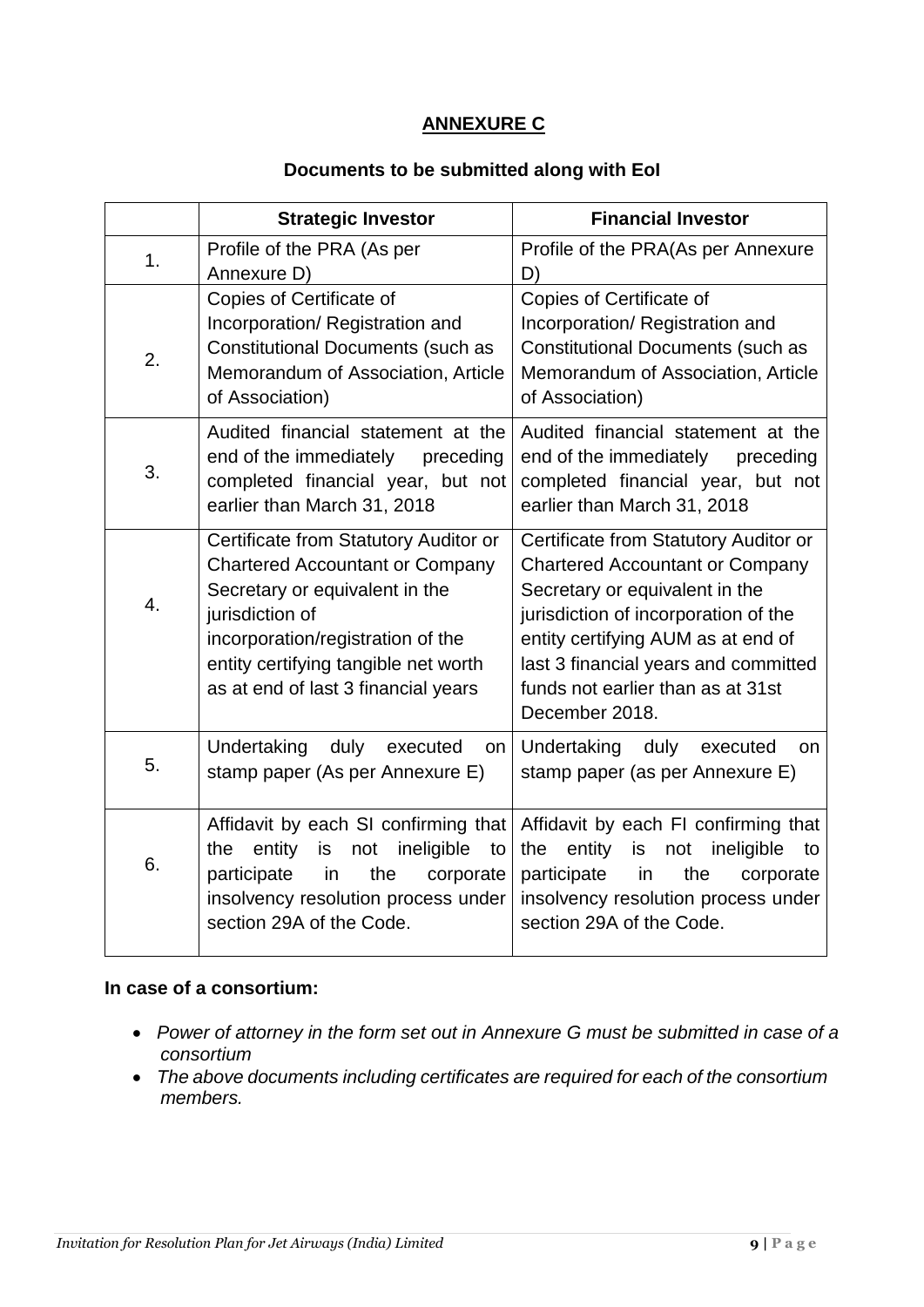## **ANNEXURE D**

## **Details of Potential Resolution Applicant**

*[Note: In case of consortium, the details set out below are to be provided for each of the members]*

#### **1. Name and address:**

- a. Name of the firm/ company/ organisation/partnership sole individual:
- b. Address:
- c. Telephone No:
- d. Fax:
- e. Email:

## **2. Date of Establishment/ Date of Birth (for sole individual):**

#### **3. Core Area of Expertise:**

#### **4. Contact Person:**

- a. Name:
- b. Designation:
- c. Telephone No:
- d. Email:

## **5. Experience of the Company in the relevant sector.**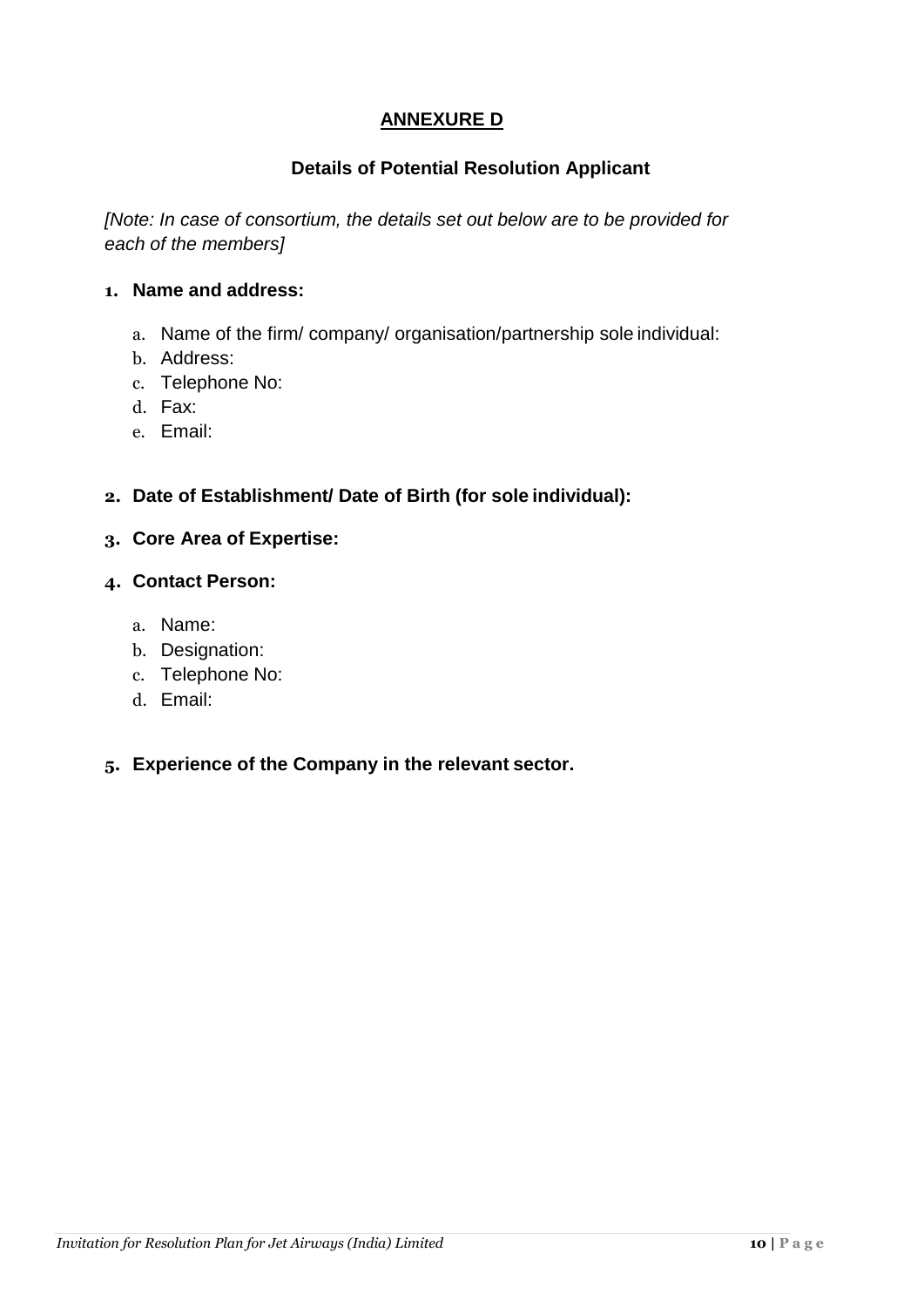# **ANNEXURE E UNDERTAKING BY RESOLUTION APPLICANT<sup>2</sup>**

To,

#### **Ashish Chhawchharia** Siroya Centre Sahar Airport Road, Andheri (East) MUMBAI MH 400099 IN

## (the "**Resolution Professional**")

Dear Sir,

- **Sub:** Resolution Applicant's undertaking in relation to the invitation for expression of interest **("Invitation for EoI")** by the Resolution Professional published on 20 July, 2019 pursuant to the Insolvency and Bankruptcy Code of 2016 ("**Code**") and the process prescribed thereunder ("**Resolution Process**")
- 1. We, [*Insert name of the Resolution Applicant*] ("**Resolution Applicant**"), refer to the Invitation for EoI and our expression of interest pursuant to the same dated [], 2019 **("EoI"**) and provide our unconditional acceptance of the terms and conditions set out in Invitation for EoI as amended from time to time in accordance with the procedure set out under the Code. Further and in relation to the said invitation for EoI and the requirements as set out in the Code, the Resolution Applicant undertakes, agrees and acknowledges that the Resolution Applicant (collectively, the "**Undertaking**"):
	- (a) meets the criteria specified by the committee of creditors under clause (h) of sub- section (2) of Section 25 of the Code;
	- (b) is not ineligible to participate in the Resolution Process under the provisions of Section 29A of the Code;
	- (c) shall upon any potential or actual contravention of any of the provisions of the Code or the IBC IRP Regulations, including any ineligibility or disqualification under the Resolution Process, immediately intimate the Resolution Professional of the same;
	- (d) has submitted interest in the EoI and other requisite information strictly as per the format prescribed in the Invitation for EoI , without any deviations or conditions and without setting out any assumptions or notes qualifying the invitation for EoI:

 $\overline{a}$ 

 $^2$  If the EoI is by a consortium, each member of the consortium must submit this undertaking.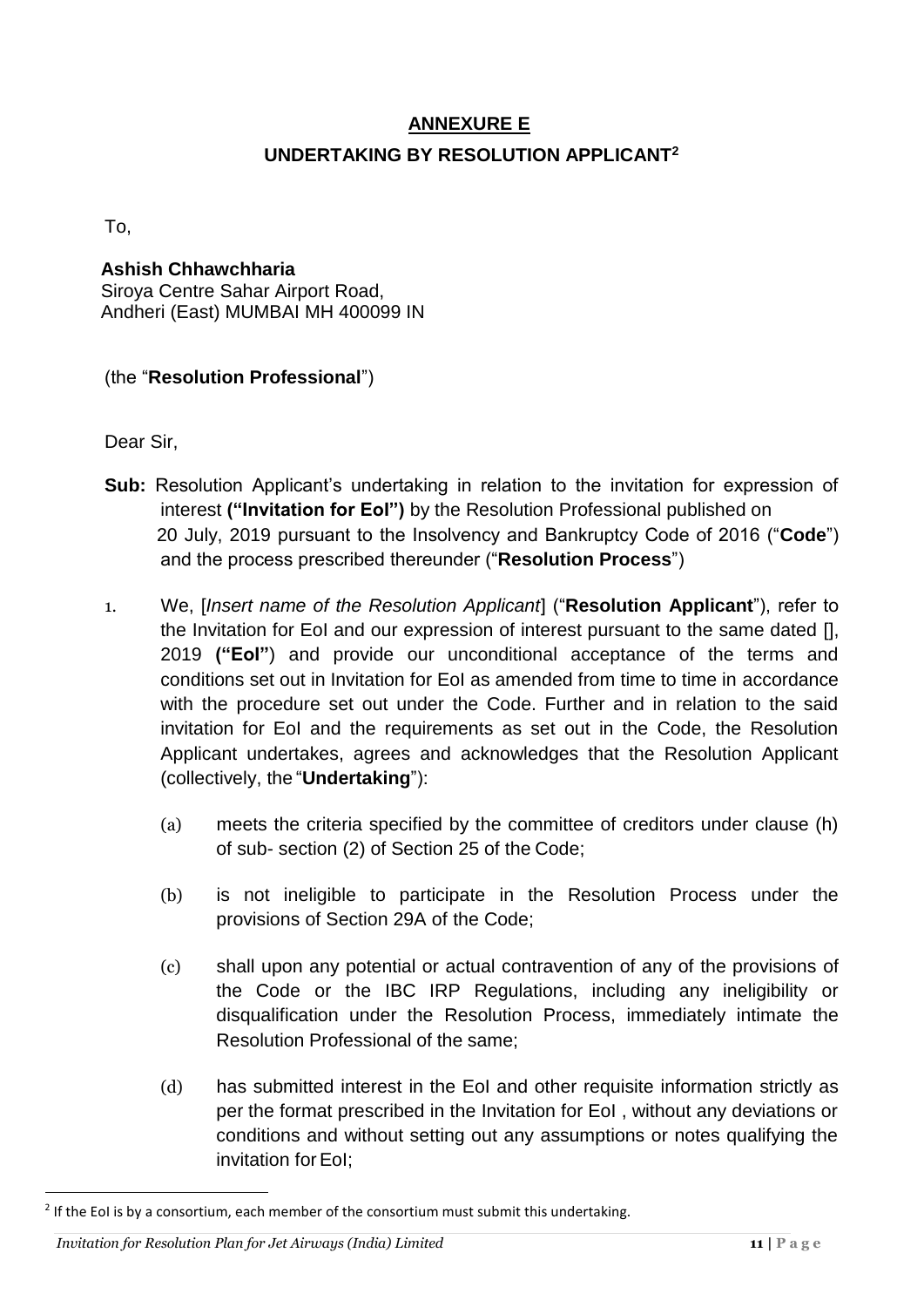- (e) has provided all information and data during this Resolution Process, in a manner that is true, correct, accurate and complete and no such information, data or statement provided by the Resolution Applicant is inaccurate or misleading in any manner; and
- (f) shall maintain confidentiality of the information received as a part of the Resolution Process and shall not use such information to cause any undue gain or undue loss to itself or any other person and shall comply with the requirements under sub-section (2) of Section 29 of the Code.
- 2. In addition to the undertaking set out under clause 1 (e) above, the Resolution Applicant confirms that all the confirmations, declarations and representations made in the EoI are valid as on the date of this Undertaking and acknowledge that the discovery of any false information or record at any time will render the Resolution Applicant ineligible under the Resolution Process and liable to forfeit any refundable deposit and attract penal action under the Code.

Thank you.

Yours sincerely,

**……………………………………..**

Rubber stamp/seal (if any) of the Resolution Applicant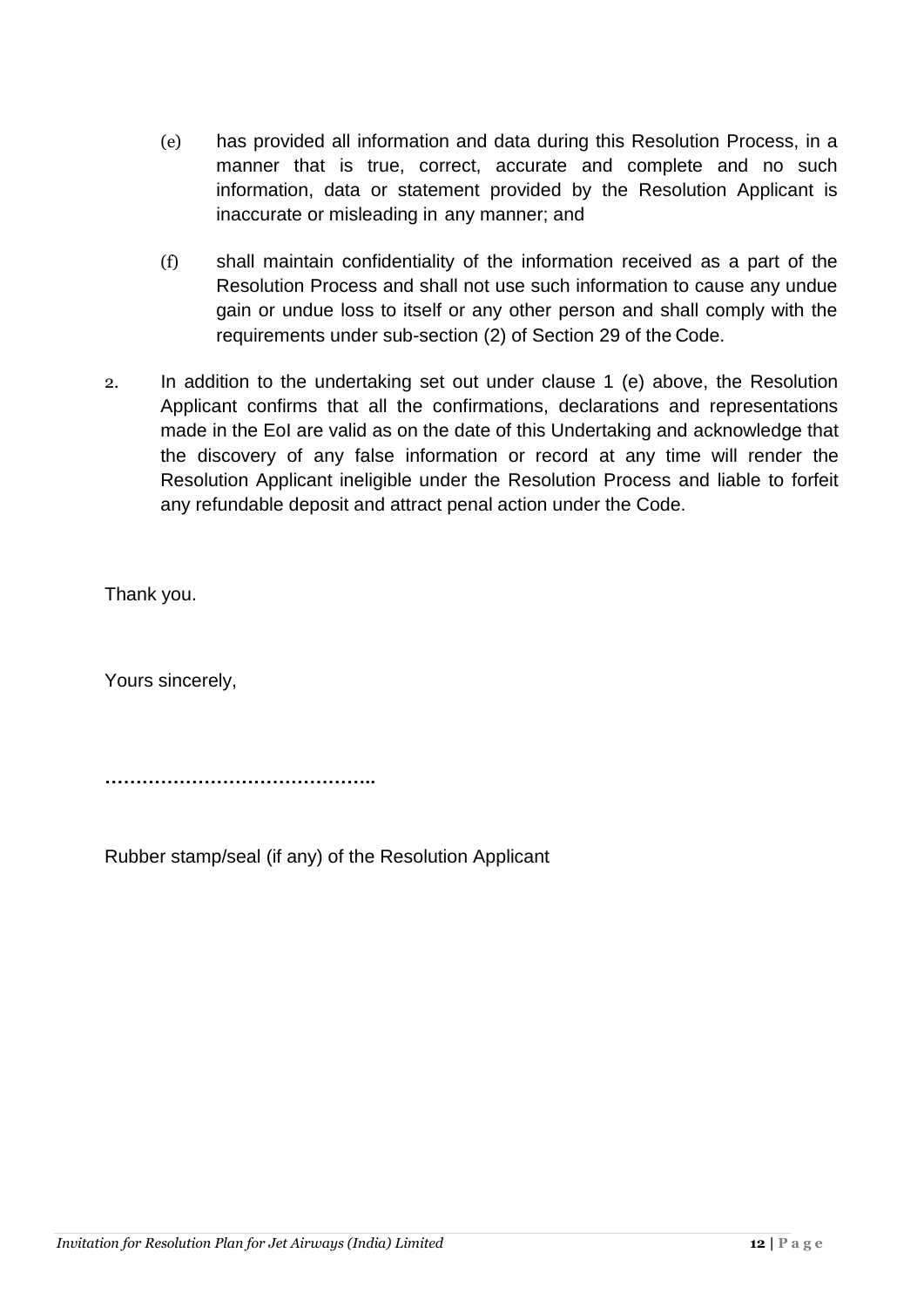# **ANNEXURE F**

## **Process and Guidelines on Virtual Data Room (VDR) access and Due Diligence**

 The Eligible PRAs will be required to pay a one-time VDR access fees of INR 10 lacs (Ten lakhs) + Applicable Taxes thereon ("**VDR Fee**"). The fee must be paid to gain access to the VDR for conducting their due diligence, and the same can be paid by drawing Demand Drafts payable in Mumbai favouring Jet Airways (India) Limited or by NEFT/RTGS (bank details for remittance provided below):

## **IFSC Code** SBIN0004791  **Beneficiary a/c no.** 36035234455

- If the Eligible PRAs do not appear in the Final List, then the VDR Fee shall be returned, unless the reason for their exclusion from the Final List is on account of their misrepresentation, fraud or ineligibility under section 29A of the Code.
- The PRAs need to provide details of email ids (maximum five email ids) to which the VDR access may be granted. Details for authorisation can be sent on RP.Jetairways@IN.GT.COM to the Resolution Professional.
- The PRAs will be given access to the information and documents related to the Corporate Debtor for a defined period. Presently, it is envisaged that the site inspections and duediligence by the PRAs should be completed before September 5, 2019.
- The shortlisted prospective RAs can visit and inspect the assets/project sites/Office of the corporate debtor between 10am to 6pm from Monday to Saturday after confirming with the Resolution Professional and request for the same needs to be given via email RP.Jetairways@IN.GT.COM at least 48 hours in advance to the Resolution Professional.
- For site-visits, a maximum of 5 representatives of the prospective RAs are permitted on each visit. Further, all transportation / accommodation / lodging expenses and any other associated costs of due-diligence or inspection will be borne by the shortlisted prospective RAs.
- The information in this document and the VDR along with all other documents provided to the Prospective RAs has been collated for the preliminary reference of the recipients in making their own evaluation of the corporate debtor and does not purport to be accurate, comprehensive or complete. All information provided herein and/or disclosed pursuant to the terms hereof has been provided by the Corporate Debtor and has not been independently verified. All recipients should conduct their own diligence, investigation and analysis of the Corporate debtor and the data set forth in the VDR and otherwise provided. While the information has been prepared in good faith, no representation or warranty, express or implied, is or will be made and no responsibility or liability is or will be accepted by the Resolution Professional, its professional advisors, the Corporate debtor or by any of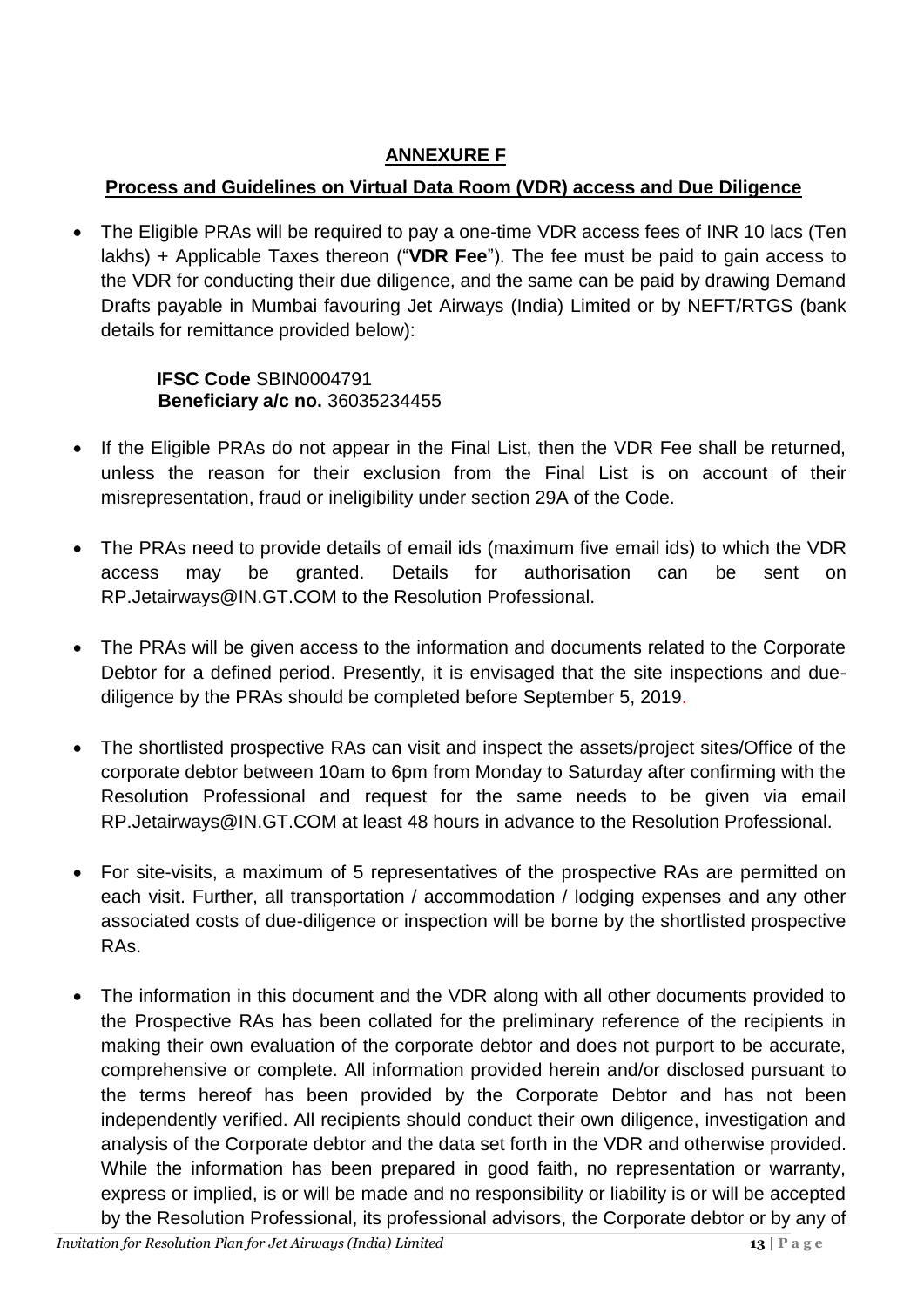its officers, employees or agents and/or the Committee of Creditors in relation to the accuracy, fairness, authenticity or completeness of this document or any other written or oral information made available to any interested party or its advisers and any such liability is expressly disclaimed.

- All information regarding the past performance of the Corporate Debtor is not a guide for future performance. Forward-looking statements in this document/RFP or any other document in the VDR, if any, are not predictions and may be subject to change without notice. Actual results may differ materially from these forward-looking statements due to various factors. In so far as the information contained in the VDR includes current or historical information, the accuracy, authenticity, correctness, fairness, and completeness of such information cannot be guaranteed. This document has not been approved and will or may not be reviewed or approved by any statutory or regulatory authority in India or by any stock exchange in India or any other jurisdiction. This document is not all inclusive and does not contain all of the information that the recipient may consider material for the purpose of the Proposed Transaction.
- The recipient acknowledges that it will be solely responsible for its own assessment of the market and the market position of the corporate debtor and that it will conduct its own analysis and be solely responsible for forming its own view of the potential future performance of the business of the corporate debtor.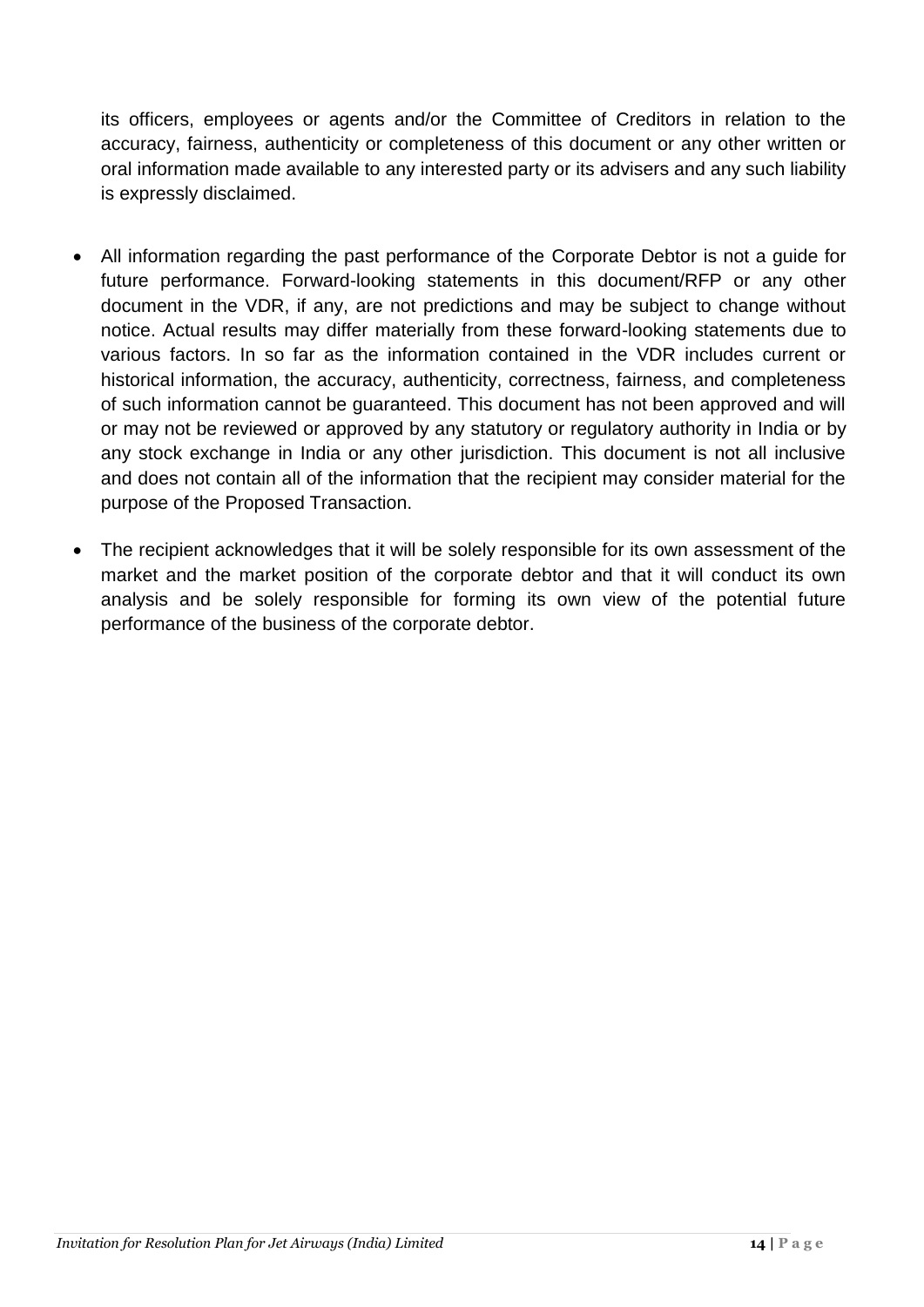#### **ANNEXURE G**

#### **POWER OF ATTORNEY FOR NOMINATION OF LEAD CONSORTIUM MEMBER**

(**Note:** *To be on non-judicial stamp paper of appropriate value as per applicable law relevant to place of execution. Where the entity providing Power of Attorney is in jurisdictions outside India, kindly provide appropriate opinion on enforceability in India, and the relevant jurisdictions.*)

Whereas, ………………………, ……………………..., ……………………... and ……………………..., (collectively the "**Consortium**") being Members of the Consortium are interested submitting an Expressions of Interest ("**EoI**") for the submission of resolution plan under corporate insolvency resolution process ("**CIRP**") for Jet Airways (India) Ltd. (the "**Corporate Debtor**"); and

Whereas, it is necessary for the Members of the Consortium to designate one of entities as the Lead Consortium Member with all necessary power and authority to do for and on behalf of the Consortium, all acts, deeds and things as may be necessary in connection with or incidental to the submission of EoI for the submission of resolution plan under CIRP for the Corporate Debtor.

Know all persons by these presents, We M/s …………………... having our registered office at ………………………, M/s.………………………, having our registered office at ………………………, M/s. …………………….., having our registered office at …………………….., and M/s…………………….., having our registered office at …………………….., (hereinafter collectively referred to as the "**Consortium Members**") do hereby irrevocably designate, nominate, constitute, appoint and authorize [M/s] ………………………………………………… having its registered office at ………………………., being one of the members of the consortium as the Lead Consortium Members and true and lawful attorney of the consortium (hereinafter referred to as the "**Attorney**") and hereby irrevocably authorise the Attorney to do on our behalf and on behalf of the consortium, all or any of such acts, deeds or things as may be necessary in connection with or incidental to the submission of the EoI and participation in the CIRP of the Corporate Debtor or any other document as may be required under or pursuant to the EoI, including but not limited to signing and submission of the EoI and all other documents in relation to EoI including but not limited to undertakings, letters, certificates, acceptances, clarification, or any other deeds or documents that the resolution professional may require and generally to represent the Consortium in its dealings with the resolution professional and the committee of creditors or any person, in all matters in connection with or relating to or arising out of the EoI or the CIRP.

We hereby ratify all acts, deeds and things done or to be done by our said attorney pursuant to this Power of Attorney and that all acts, deeds and things done by our aforesaid Attorney shall be binding on us and shall always be deemed to have been done by us.

All the terms used herein but not defined shall have the meaning ascribed to such terms under the Expression of Interest.

In witness where of we the Members of the Consortium above named have executed this power of attorney on this …………………. Day of ………. 2019.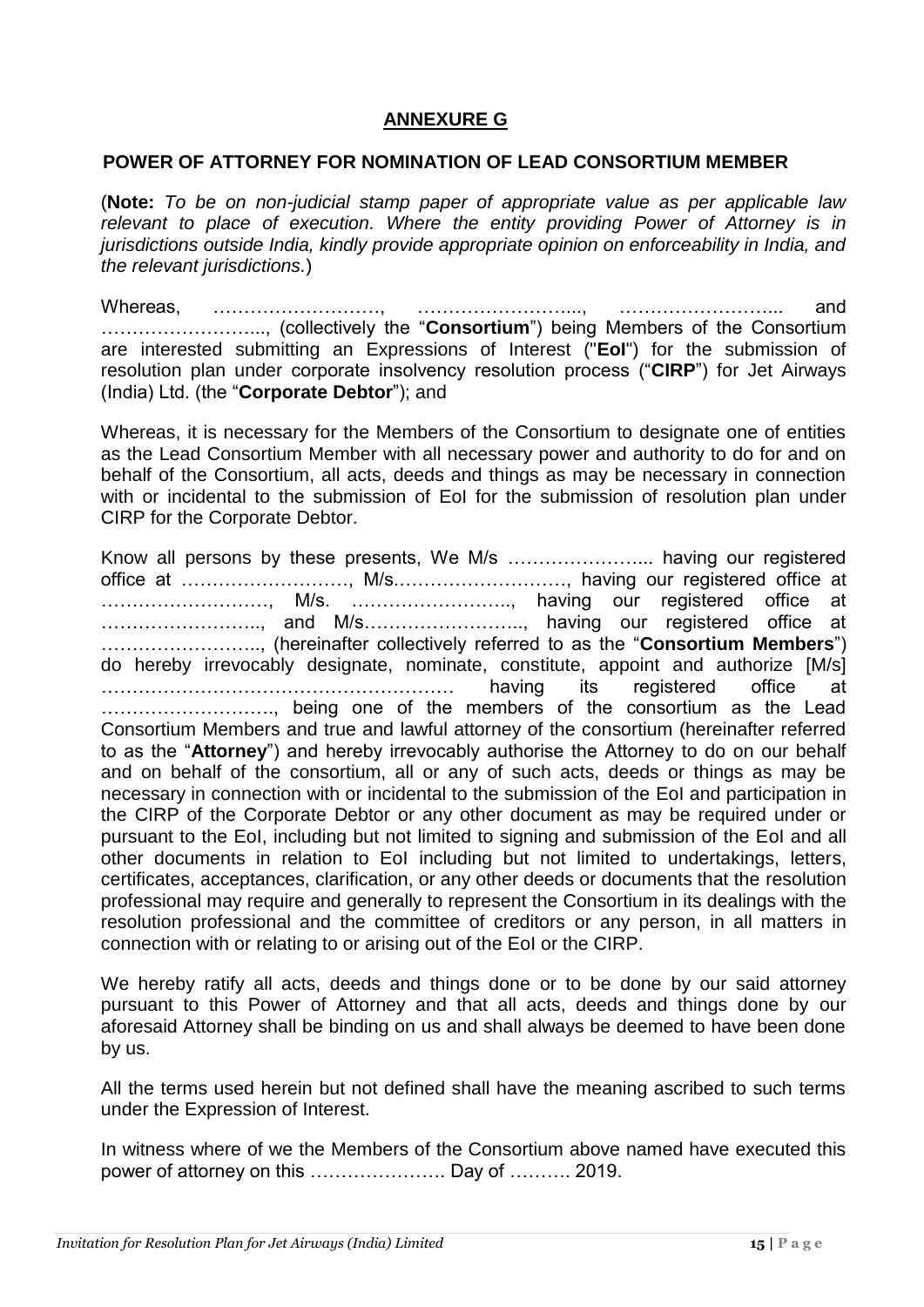Signed by the within named

[*Insert the name of the executant entity*]

through the hand of

……………………………………….

(Name, designation and address of the executant)

Duly authorised by the board of [*insert name of the executant entity*] to issue such Power of Attorney

Dated this ………………………. day of ………

Accepted

………………………………

Signature of Attorney

(Name, designation and address of the Attorney)

……………………………………

Signature and stamp of Notary of the place of execution or such other requirements as may be relevant in the jurisdiction of incorporation of the entity.

Attested

(Common seal of ……………… has been affixed in my/our presence pursuant to Board of Director's Resolution dated……passed by the board of the entity providing power of attorney.)

WITNESS:

| $\mathbf 1$ |                                                                  |
|-------------|------------------------------------------------------------------|
|             | (Signature)                                                      |
|             |                                                                  |
|             |                                                                  |
| 2.          |                                                                  |
|             | (Signature)                                                      |
|             |                                                                  |
|             |                                                                  |
|             | (To be executed and signed by all the Members of the Consortium) |